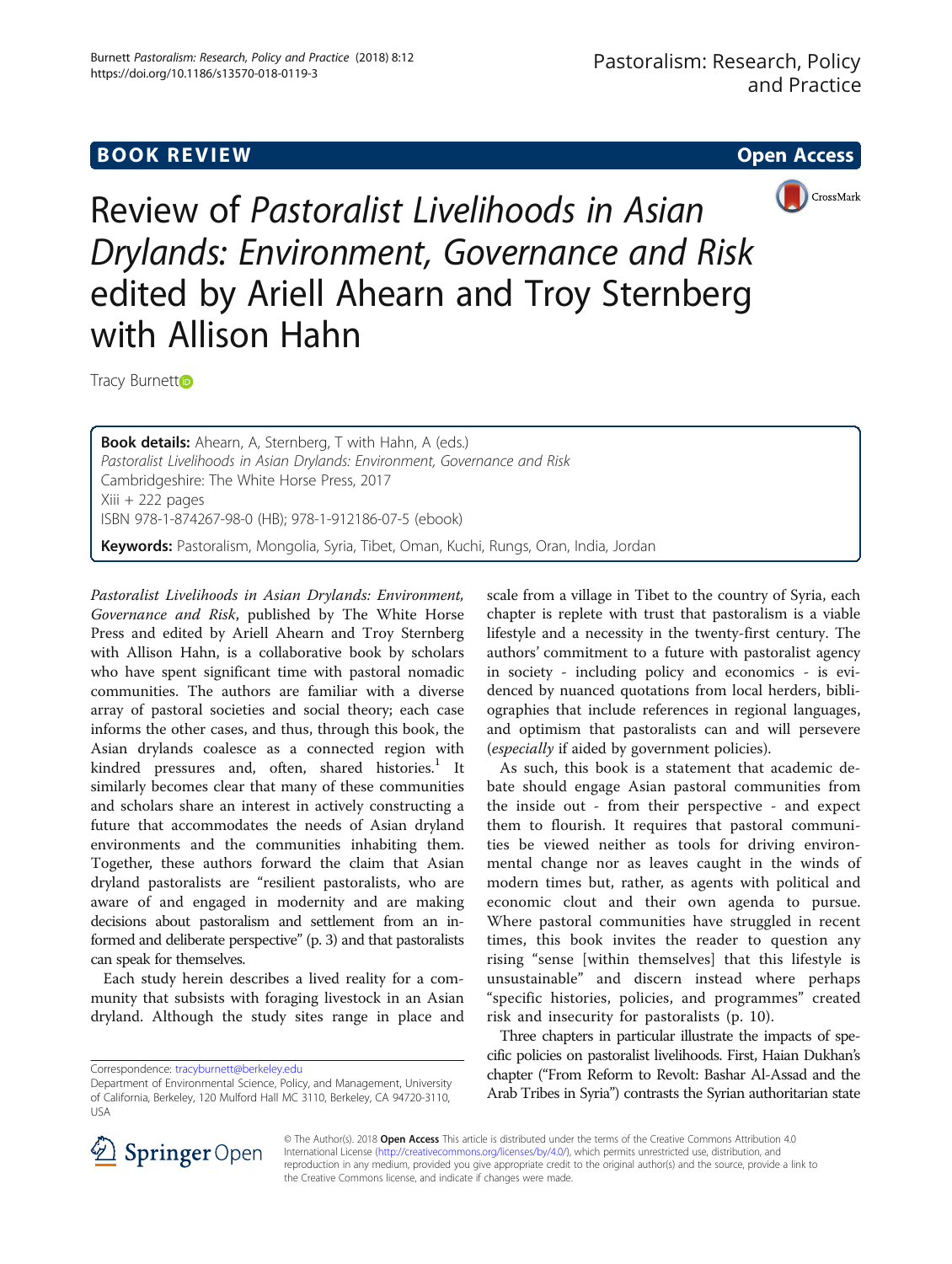under Hafez al-Assad - who supported patronage networks that "allowed the state to become the major source of employment for the tribes" (p. 71) and who made credit, emergency fodder stocks, wells, rainwater retention enclosures, hospitals, and schools available to the tribes (p. 74) - with the regime of his son, Bashar, and the "disintegration of the social contract between the regime and the Arab tribes" (p. 71). Then, Gongbuzeren, in his chapter "Herder Participation in Modern Markets: the Issues of the Credit Loan Trap," found that "current market-based development systems promoted by the government narrowly focus on the development of markets and pay little attention to the response capacity of local herders, who are supposed to be the main beneficiaries; the ecological conditions affecting their livelihood; and the socio-cultural aspects of their livestock production system" (p. 105). Finally, Inam ur Rahim's chapter "Afghan/Pakistan Border Politics: What Future for Kuchi Nomads?" brings us up-to-date on the state of the Kuchi, many of whom annually cross the border between Afghanistan and Pakistan (the Durand line). The chapter remarks that "the Pakistani government… embarked on the construction of a physical barrier and completed a trench along the Baluchistan portion of the Durand line in 2016. Once the trench is completed along the entire border, crossing will only be possible at official crossing points, which will reduce the already limited livelihood options of the Kuchi" (p. 130–131). All three of these cases exemplify the destabilization of pastoral livelihoods by preventable external policies.

While some chapters certainly call for governments to better support the interwoven interests of pastoralists and Asian drylands, others provide eloquent explanations of why the current methods of scholarship and governance must be revised for the sake of both pastoralists and the land. Here, I draw attention to four pieces of this broader argument, each seated within a separate chapter.

- 1) First, the introduction makes it clear that much official and scholarly literature to date about pastoral communities has repeatedly asked, in endless debate, whether pastoralists live beyond state control, have their own formal governance structures, and/or live sustainable lifestyles (no, yes, and largely yes) (p. 6–10).
- 2) Then, in his chapter "The Afterlife of Nomadism: Pastoralism, Environmentalism, Civilisation and Identity in Mongolia and China," Bumochir Dulam draws our attention to how scholarly research can be exploited by statist forces, regardless of the original intent of the research: "[b]esides the actual content of Hardin and Ostrom's work, what matters is the way in which it is read and the argument applied in policies and related programmes." In other words, this chapter focuses not on "whether

or not pastoralism [is] harmful to the environment"; the chapter instead maintains that by posing the academic question and answering it - even with answers as different as Garrett Hardin's and Elinor Ostrom's - the door opens for "different agencies, policy makers, activists, development practitioners and scholars [to]… popularise their [different] reading[s] of this literature." In Mongolia, this has often taken the form of creating "community based natural resource management" interventions that supersede extant management systems, be they formal or informal, sustainable, or not (p. 25–27).

- 3) Next, Salah al Mazrui, in his chapter "Indigenous Systems of Ecological Knowledge and Conservation Initiatives in Jabal Akhdar Mountain, Oman," points out that "[m]anagement of rangelands will hardly be successful if one is ignorant of how local communities perceive and give meanings to their tribal territories, where ancestors have been born and buried, wars have been fought, identities have been formed…" (p. 118). "Another important element to understand is how the territory is perceived and narrated by indigenous intellectuals or leaders, be they poets, writers, 'ulamā' (Islamic scholars) or tribal shaykhs. Landscape is not only about economics, politics or belonging, but also about aesthetics…. In this light, it is therefore also important to understand how landscape is portrayed through traditional arts such as poetry, music and literature, as all of these genres tend to evoke emotions and attachment to one's territory" (p. 118–119). Mazrui captured a transdisciplinary experience of the landscape in his article, and he also highlighted the irreducible role of indigenous intellectuals and endemic theorizations of landscape. This is indeed the next major source of theories that rangeland science must investigate, dialogue with, and incorporate.
- 4) Finally, in Aman Singh's chapter "From Stewards to Trespassers: Pastoralist Management of Forest Resources," he makes it clear that oran communal forests in Rajasthan, India, "are critically important pasture tracts for local livestock and meet the real needs of local people; productive orans result in less poverty and more livelihood security in communities." Singh details many of the innovative methods that villagers use to ensure the sustainability of oran natural resources in these scenarios. He also argues that interference with this dependent relationship (as oft-observed when states remove people from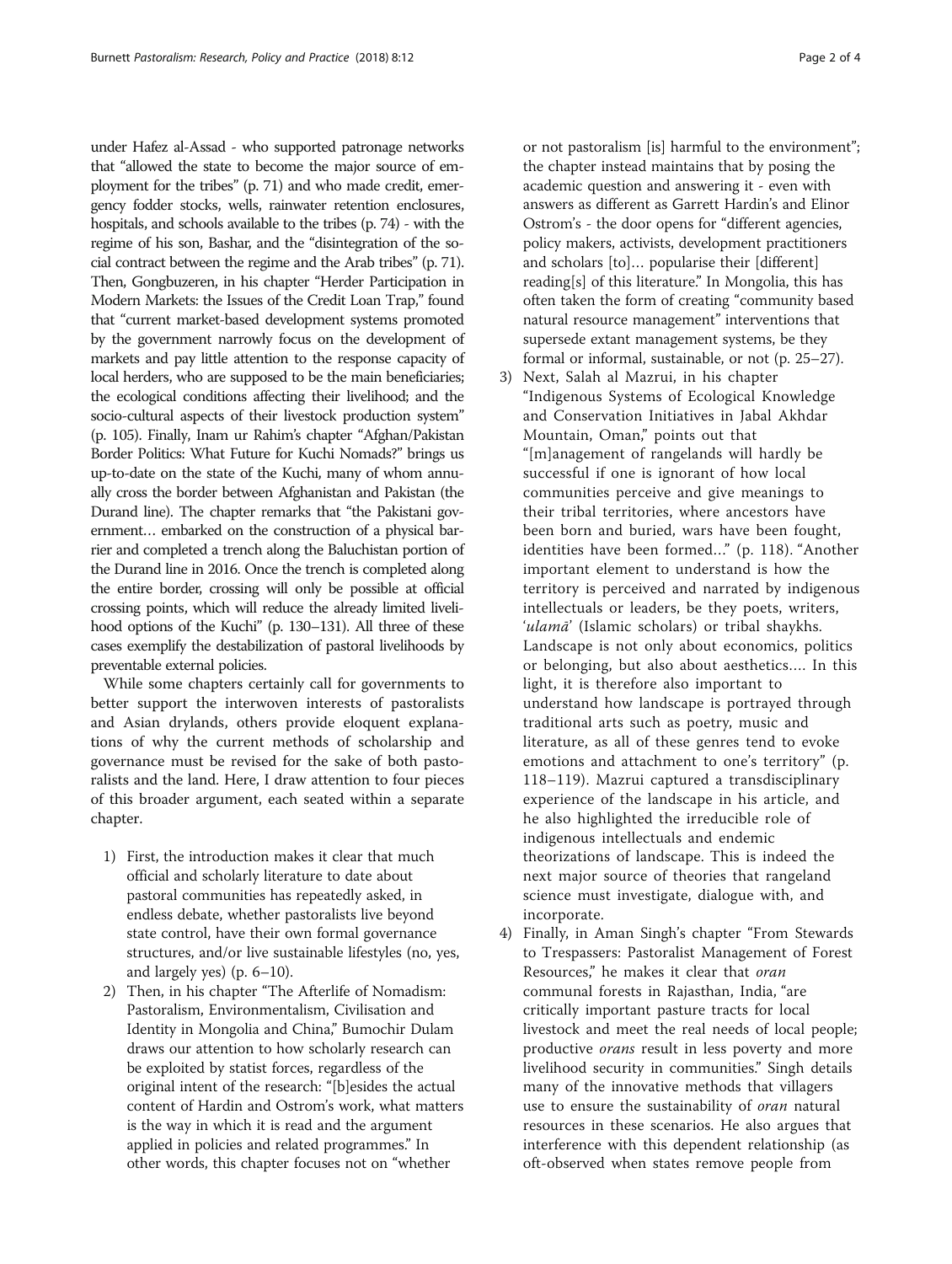land for stated conservation purposes) begets "two consequences, one being the alienation of local people and the second being the deterioration of natural resources due to mismanagement"  $(p. 196)<sup>2</sup>$  This chapter clearly illustrates the dual consequences of interfering with local, reciprocal dependencies between people and nature; it thereby offers strong evidence for rethinking current trends of development and environmental conservation.

Pastoralist Livelihoods in Asian Drylands inculcates an understanding of both why and how to heed the pastoral voice in academia and governance. It also takes a further step toward theorizing and implementing support for sustainable natural resource management by pastoralists. Byambabaatar Ichinkhorloo's chapter "Environment as Commodity and Shield: Reshaping Herders' Collective Identity in Mongolia" demonstrates that while Mongolian pastoralists' access to resources near and far is deeply embedded and cultivated in their social networks through a concept called nutag, herders have simultaneously now "revitalise[d] this collective identity in order to claim ownership over environmental resources" (p. 65). The consequence of communities claiming "ownership" in the private property sense is that "mobility for these same local people becomes restricted and pasture areas shrink as mechanisms of commodification deepen social and economic inequalities" (p. 64). In the scenario described by Ichinkhorloo, it is worth considering how pastoralists' social networks would instead guide resource management if the commoditization of the resources they subsist on were held at arm's length. Would this lend itself to greater social stability, environmental sustainability, and even livestock production $3,4$  in pastoral areas?

The context and question of social stability, environmental sustainability, and livestock production in pastoral areas are reminiscent of Karl Polanyi's description of the initial subjugation of land and social networks to market economics.

"Traditionally, land and labor are not separated; labor forms part of life, land remains part of nature, life and nature form an articulate whole. Land is thus tied up with the organizations of kinship, neighborhood, craft, and creed–with tribe and temple, village, guild, and church. One Big Market, on the other hand, is an arrangement of economic life which includes markets for the factors of production. Since these factors happen to be indistinguishable from the elements of human institutions, man and nature, it can be readily seen that market economy involves a society the institutions [man and nature] of which are

subordinated to the requirements of the market mechanism" (Polanyi [1944] [2001,](#page-3-0) 187).

Ichinkhorloo's chapter bears witness to this subjugation process in Mongolian pastoral communities and highlights its restrictive consequences to land and pastoralist.

The diverse cultures and societies noted in this book share notable ecological constraints, namely, high spatial heterogeneity and temporal variability of natural resources. Each chapter studies a region differentially affected by external political, economic, and cultural pressures, but these two ecological constraints do not change. By playing political, economic, and cultural themes across such a vast area of scarce resources, we stir up the larger issue: can "commoditization of resources" itself be sustained in regions of such scarcity as these, or do these regions call the bluff of the inexorable spread of the market economy? And where market pressures undermine pastoralists' ability to subsist on their pastures, what do pastoralists themselves suggest as alternatives?

In addition to the chapters from Mongolia, Syria, Tibet in China, Oman, Afghanistan and Pakistan, and India mentioned in this review, Pastoralist Livelihoods in Asian Drylands contains a report on the Rungs of the Uttarakhand Himalayas, by Nisthasri Awasthi, and a study of the values inherent in Bedouin tent and contemporary house architecture in Jordan, by Wassef Al Sekhaneh. Many of the pastoral communities mentioned in these chapters face discrete, unprecedented political and economic obstacles, but this book also directs the reader's attention to the underlying trend - "which Chatty calls 'conservation without a human face'" (p. 10) - of development and environmental conservation models that sacrifice rural livelihoods and societies. Most notably, by couching its research firmly in the lived experience of pastoral communities, this book succeeds where others have failed in soldiering beyond common questions about pastoralists. Instead, it conducts crucial and timely research that assists pastoral communities unique, self-aware, and always adapting - with contributing to influential scholarly debates and flourishing in spite of modern obstacles.

Scholars who read this book will gain exposure to informed indigenous voices that advocate a redirection of scholarly attention. Practitioners working toward social stability and natural resource management in areas with pastoral constituents will be informed of useful concepts and case studies. For other readers, these case studies serve to normalize contemporary Asian pastoral cultures and their continuing relationships with national politics and the environment; therefore, I recommend this book to students or scholars of pastoralism or central, east, or south Asian studies and to people at large who take an interest in the rich future of pastoral societies.